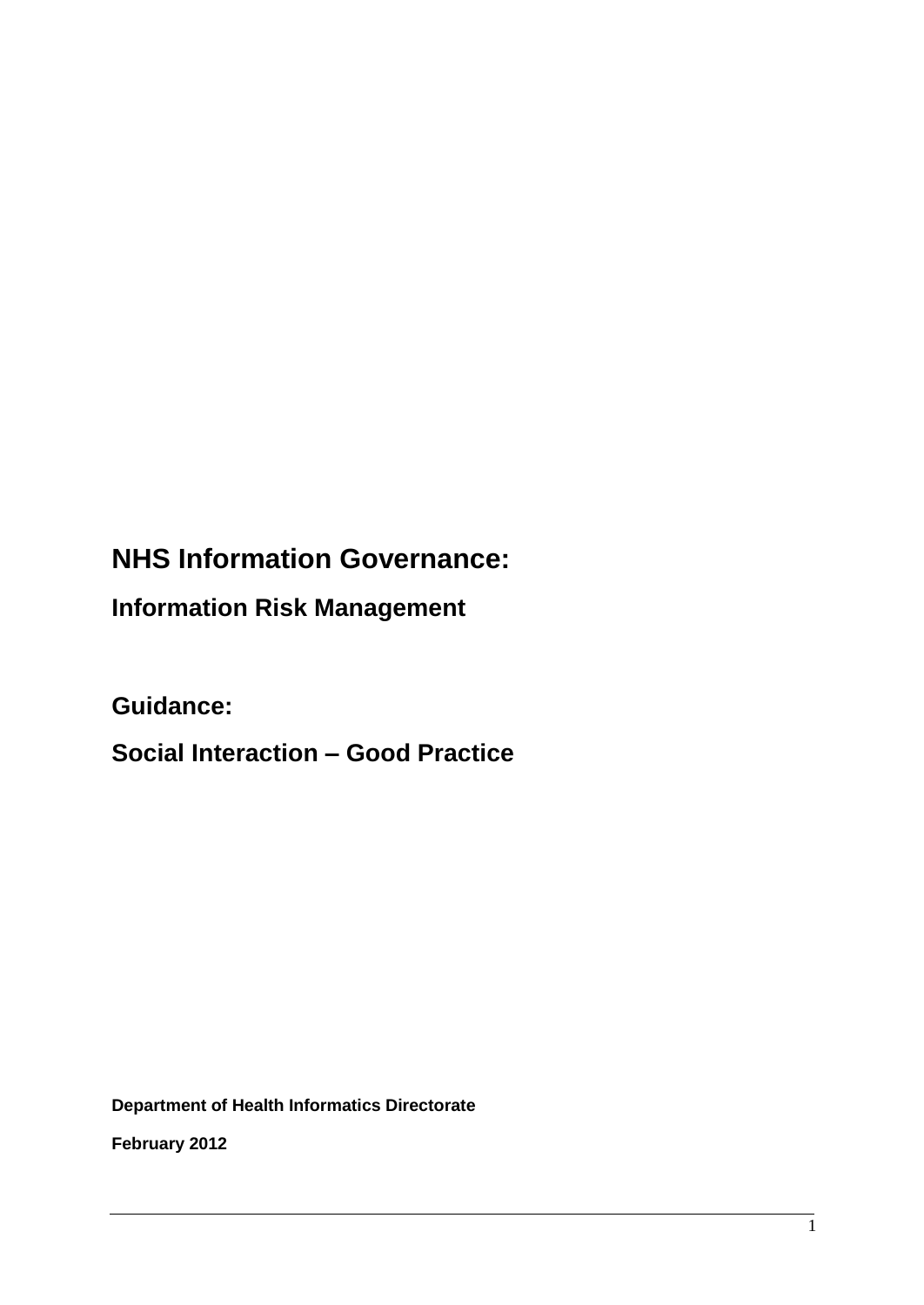# **Amendment History**

| Version | <b>Date</b> | <b>Amendment History</b> |
|---------|-------------|--------------------------|
| 1.0     |             | First published version  |
|         |             |                          |
|         |             |                          |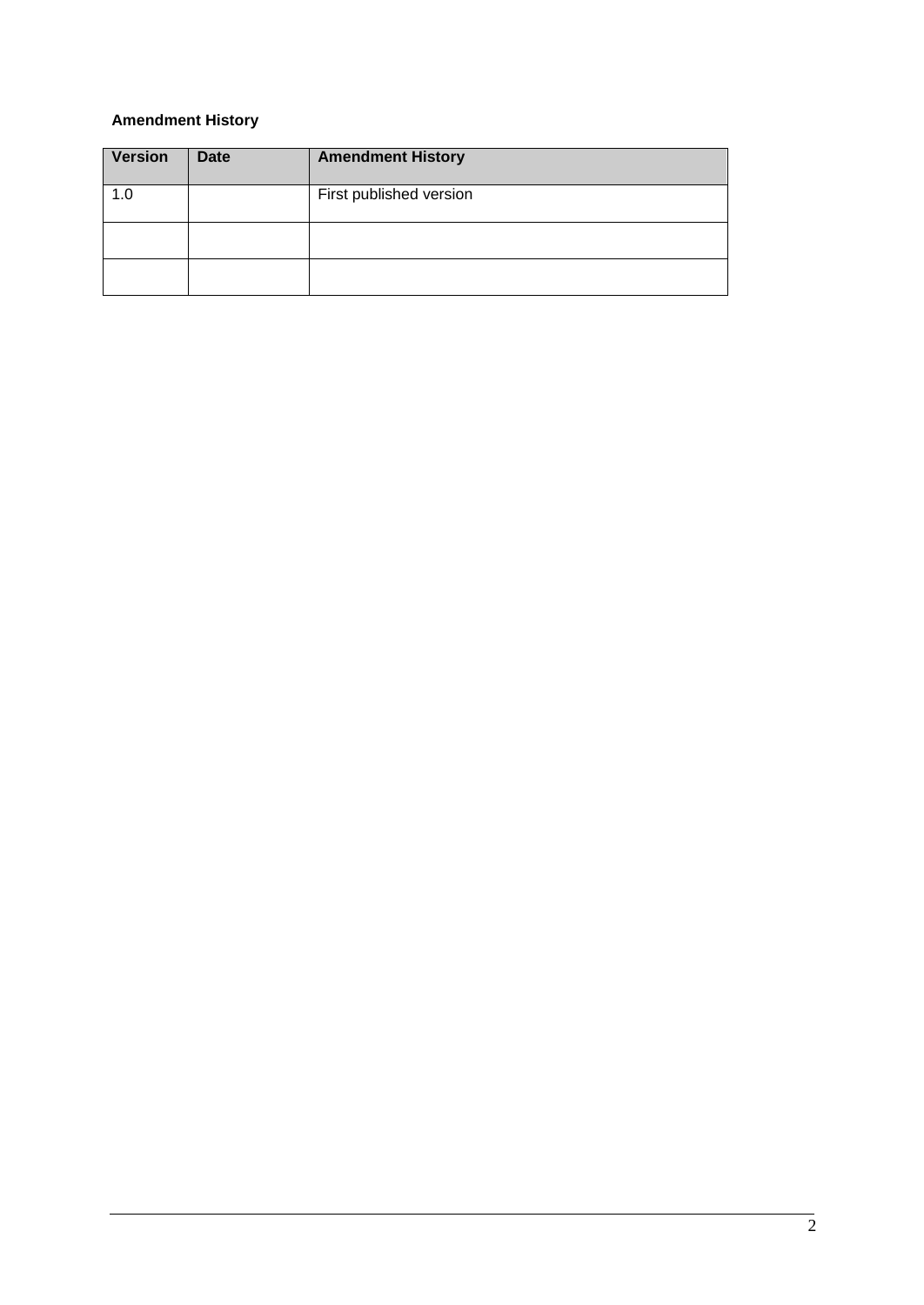#### **Introduction**

NHS organisations of all types are now making increased use of Social Networks to engage with their patients, other stakeholders, and to deliver key messages for good healthcare and patient services generally. These online digital interactions are encouraged and their uses likely to be further extended as new communications channels become available.

This Information Governance (IG) guidance provides NHS organisations and their staff with general awareness of the information risks and good practices associated with the protection of sensitive information in social media and other social interaction scenarios.

The terms often used in this context sound very similar and can therefore be potentially confusing. Explanations of these terms and their different meanings are provided below to aid reader understanding.

This guidance replaces and extends the NHS IG Guidance previously provided for Blogging & Social Networking published in December 2009.

#### **Terms used:**

**Social Media** is the term commonly used for web-based and other mobile communications technologies that enable messages and opinions to be shared in dialogue with others who often share the same community interests. Such technologies can include blackberry messaging, instant messaging and other similar services etc.

**Social Networking** is the use of interactive web based sites or social media sites, allowing individuals on-line interactions that mimic some of the interactions between people with similar interests that occur in life. Popular examples include Facebook, Bebo, Myspace and Linkedin.

**Social Engineering** is the method whereby an attacker uses human interaction (social skills) to deceive others to obtain information about an organisation and its information assets. An attacker may potentially masquerade as a respectable and plausible person claiming bona fide interest in the information concerned e.g. posing as a member of the organisation"s staff or maintenance contractor etc.

**Blagging** is the term commonly used to describe the deliberate, reckless and potentially criminal obtaining and/or disclosing of personal information about individuals without that person"s knowledge or valid consent. Recent media reports allege that blagging is an issue that may particularly affect individuals who are of media interest but may potentially affect anyone.

The terms Social Engineering and Blagging are sometimes used interchangeably to describe methods of hacking into systems including phone services or where trickery is used to fool people into disclosing confidential information.

Guidance is provided below in order to help clarify these issues for NHS organisations and their staff.

**Blogging or Tweeting (micro-blogging)** is using a public website to write an on-line diary (known as a blog) or sharing thoughts and opinions on various subjects. Blogs and Tweets are usually maintained by an individual with regular entries of commentary, descriptions of events, and may include other material such as graphics or video. Many blogs and tweets are interactive allowing visitors to respond leaving comments or to potentially send messages to others. It is increasingly common for blogs to feature advertisments to financially benefit the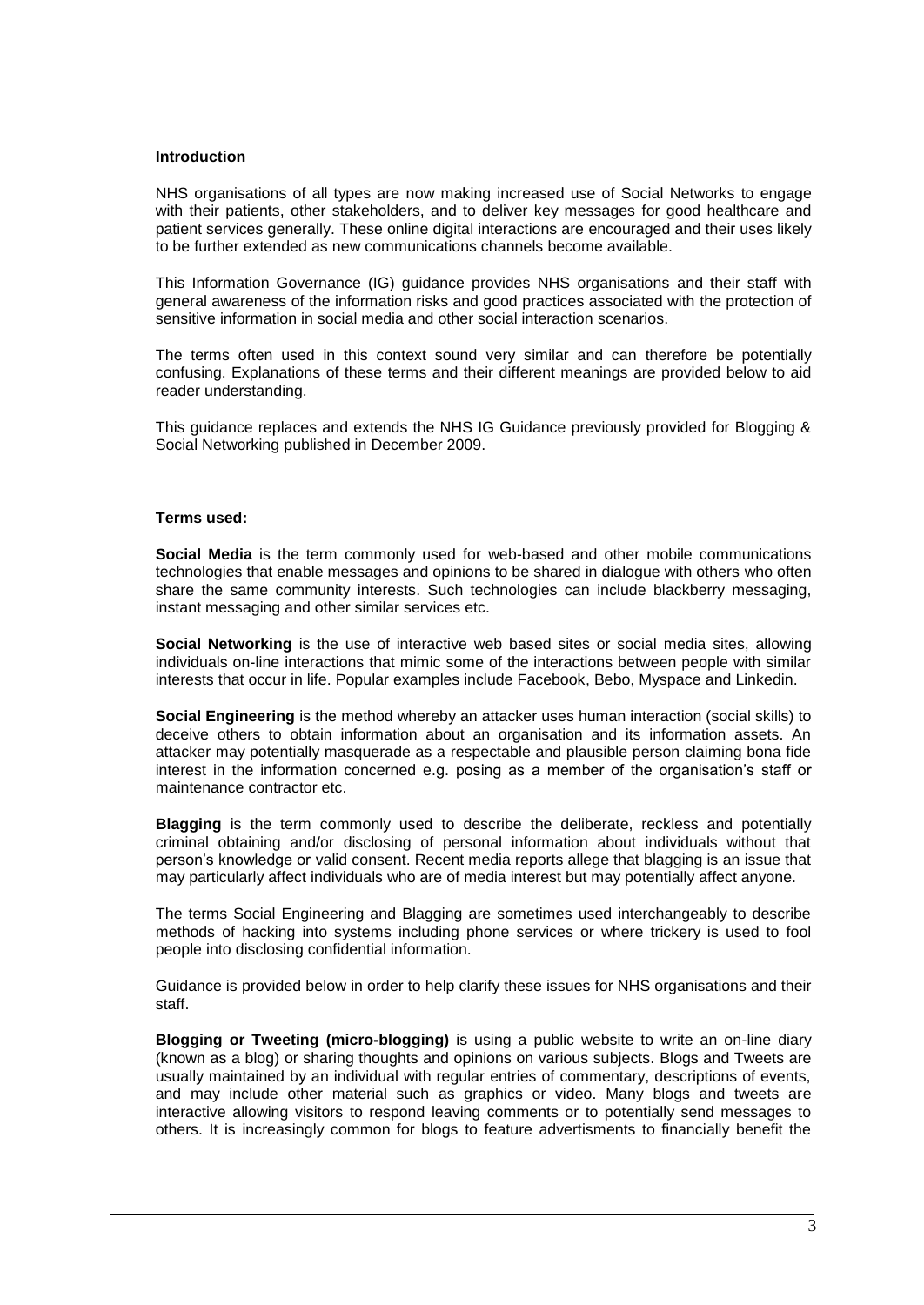blogger or to promote a blogger"s favourite cause. The word blog is derived from the phrase weB LOG. Examples of these websites include Twitter.com and Blogging.com.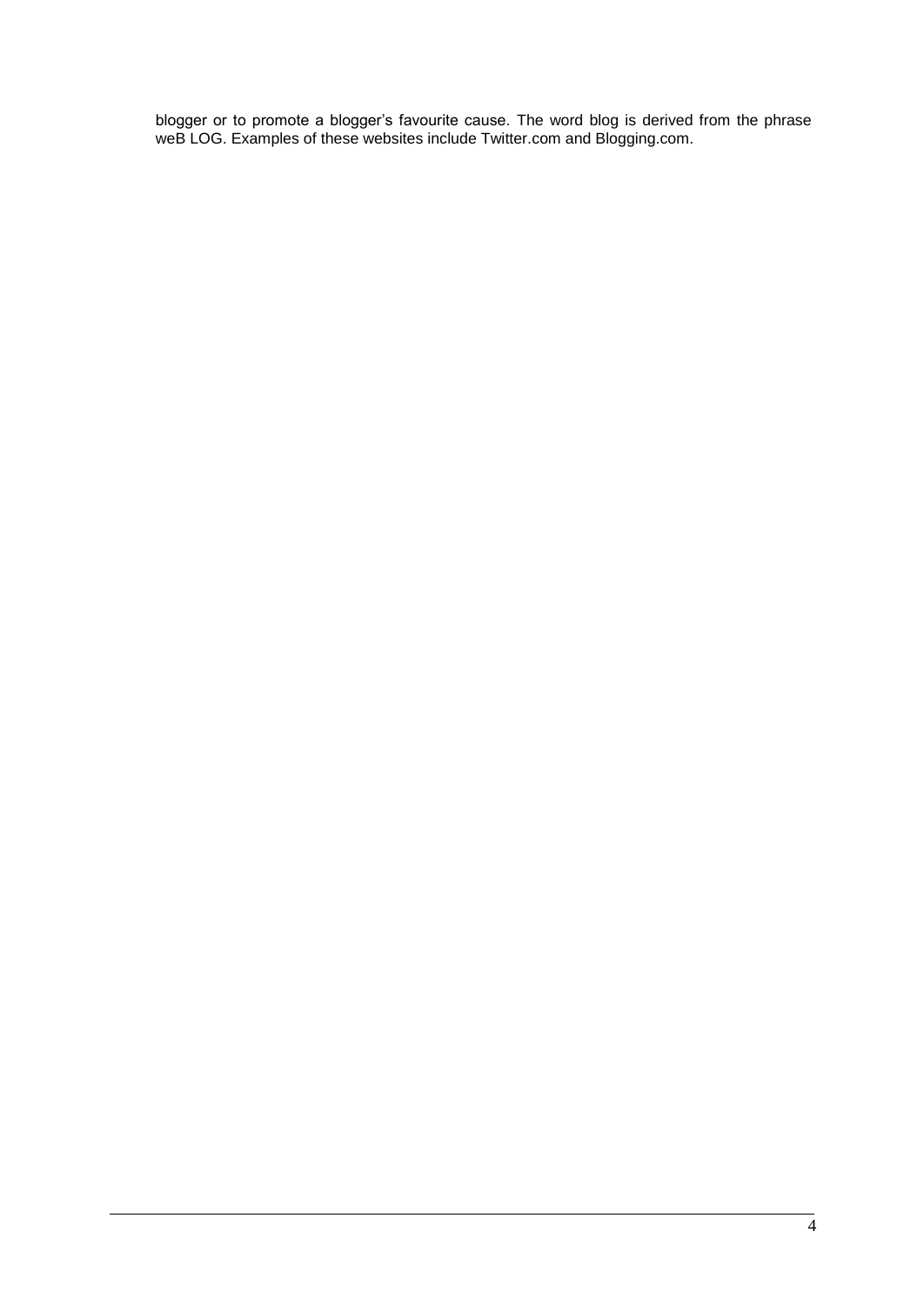## **Social Networking and Blogging**

#### **Why are Social Networking and Blogging an Information Governance issue?**

The use of blogging and other social networking websites by an NHS organisation"s staff can expose that organisation to unexpected information risks or liabilities, even where these social media sites are not accessed directly from work. Whilst there is nothing new about the information risks, what has changed is the availability of high capacity broadband, the popularity of Web2.0 sites and the rapid growth of internet enabled mobile devices such as iPads, Tablets, smart phones, BlackBerrys etc. This has resulted in significant awareness and uptake of these websites from home, from work and when roaming.

#### **What are the potential risks to the organisation of staff using blogging and social networking?**

A range of potential risks and impact consequences exist that NHS organisations should be aware of:

Unauthorised disclosure of business information and potential confidentiality breach

Blogging and social networking sites can provide an easy means for sensitive or confidential information to leak from an organisation, either maliciously or otherwise. Once loaded to a blogging or social networking site, organisational information enters the public domain and may be processed, stored and reused anywhere globally. In short, organisational control can be lost and reputational damage can occur.

Malicious attack associated with identity theft

Most sites allow its users to create a personal profile. People often place a large amount of personal information on social networking sites, including photographs, details about their nationality, ethnic origin, religion, addresses, and date of birth, telephone contact numbers, and interests. This information may be of use to criminals and others who are seeking to steal or reuse identities or who may use the information for social engineering purposes.

Legal liabilities from defamatory postings etc by staff

When a person registers with a website they typically have to indicate their acceptance of the site"s terms and conditions. These can be several pages long and contain difficult to read and understand legal jargon. Such terms and conditions may potentially give the site "ownership" and "third party disclosure" rights over content placed on the site, and could create possible liabilities for organisations that allow their employees to use them.

For example, where a staff member is registering on a website from a PC within the organisation, it may potentially be assumed that the user is acting on behalf of the organisation and any libellous, inflammatory or derogatory comments may result in civil litigation or criminal prosecution. In addition, information being hosted by the website may be subject to other legal jurisdiction overseas and may be very difficult to correct or remove.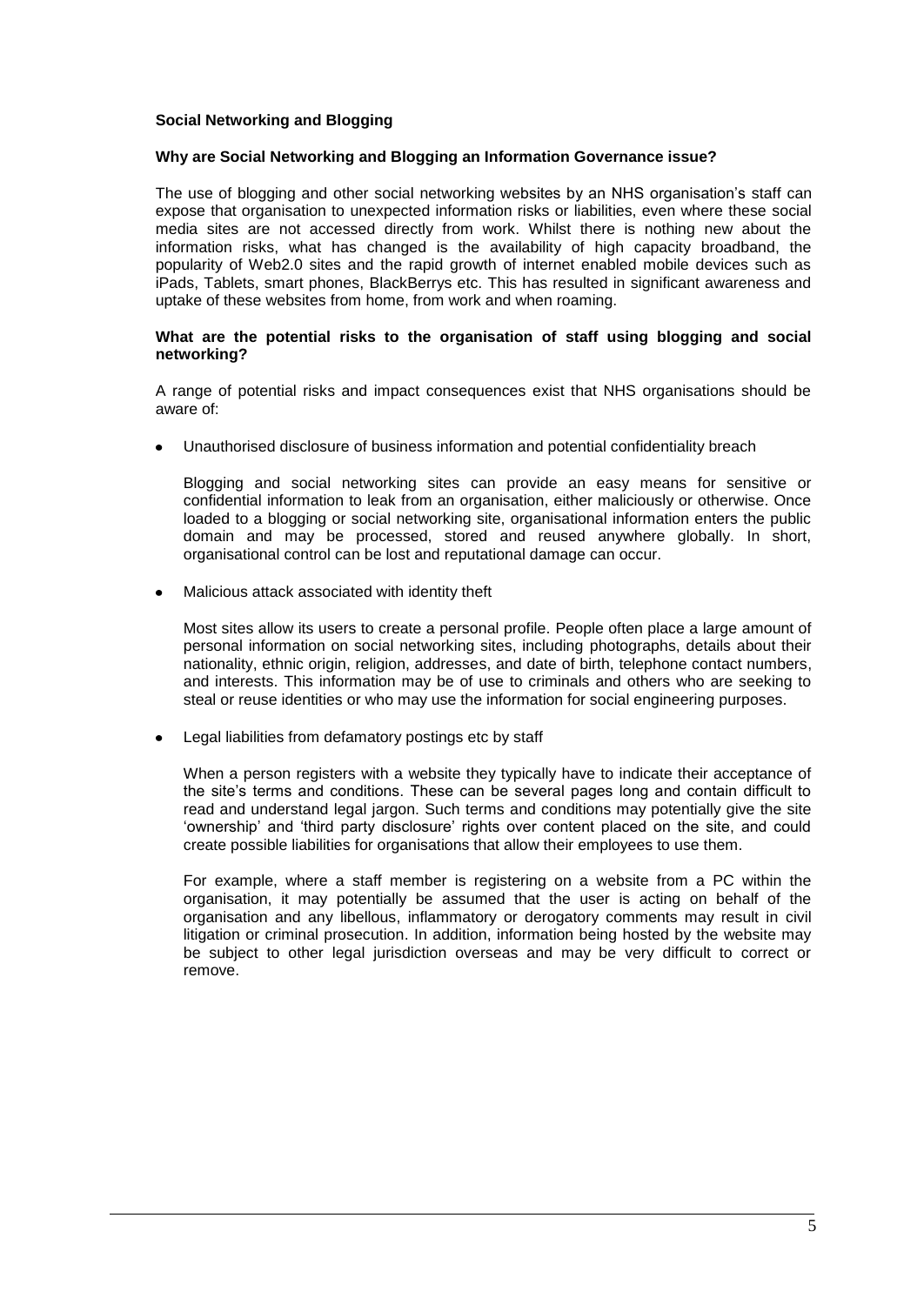## Reputational damage

Ill considered or unjustified comments left on sites may adversely affect public and professional opinion toward an individual, their employer or another implicated organisation, contractor, service provider or business partner etc. This can lead to a change in social or business status with a danger of adverse consequential impacts and possibility of legal proceedings.

Malicious code targeting social networking users causing virus infections and consequential damage to end user devices

Sites may encourage or require the download and installation of additional code in order to maximise the site"s functionality and potential values. Where such sites have weak or ineffective security controls it may be possible for its operating system or application code to be changed to contain malicious content such as Viruses and Trojans, or to trigger unintended actions such as Phishing – a way of obtaining sensitive information through bogus impersonation as a trustworthy entity.

Systems overload from heavy use of sites with implications of degraded services and nonproductive activities

Sites can pose threats to an organisation's own information infrastructure. Particularly as the use of rich media (such as video and audio) becomes the norm in such sites, the network bandwidth consumption generated by these sites can be significant and they have the potential to be the biggest bandwidth consumers within an organisation. In an aggregated sense widespread use of blogging and social networking sites may introduce new capacity issues for local and national NHS infrastructure and services.

Staff intimidation or harassment with the possibility of personal threat or attack against the blogger, sometimes without apparent reason.

Other online bloggers can hold strong views and may potentially be offended at what they read, however unlikely or unintended that might seem. In extreme cases this negative reaction could lead to targeted attack or assault against the original blogger with potential to cause them anxiety, distress and personal safety issues.

## **How might the organisation respond to these risks?**

Whilst there are technical website filtering controls that could be applied, the main defence against threats associated with blogging and social networking is user awareness related.

Actions that should be considered by NHS organisations include:

- Deploying technical controls to block or manage locally permitted website usage;
- Revising and updating organisational policies to include terms and conditions for use of blogging and social networking sites, including any requirements that may apply to staff who leave the organisation. Policies and standards should be clear about the acceptability of accessing sites during working hours and from the organisation"s internet connected devices eg. PCs, smart phones etc. The consequences of non-compliance with organisational policy should also be clear. (See Annex A);
- Educating staff about the potential business risks and impacts associated with blogging and social networking. Raising staff awareness is an essential partner to the organisation"s policy and standards and should ensure that the potential dangers are known to staff and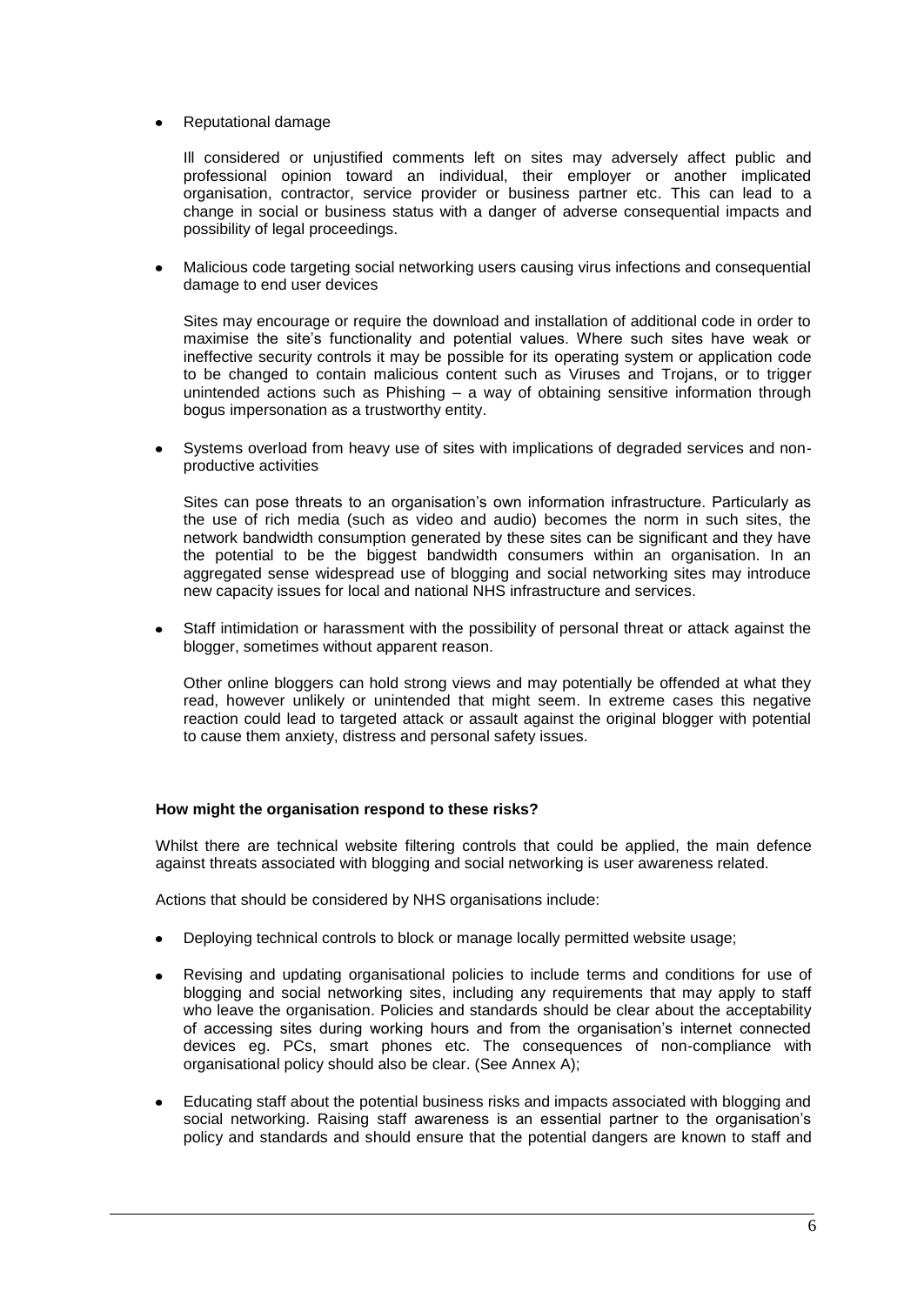others who may use such sites. This will also help staff in their safe use of such services when at home.

- Consider having separate official email addresses for social networking to avoid giving out unnecessary contact details.
- Provide corporate policies for staff who use and publish attributed official digital content eg. Digital Communication at the Department of Health:

<http://digitalhealth.dh.gov.uk/>

<http://digitalhealth.dh.gov.uk/official-attributed-content-policy/>

#### **Staff guidance - Avoiding problems with blogging and social networking sites:**

Good Practice Tips:

- 1. Check that your organisation has a relevant policy and know the extent to which this applies to your use of Social Networking or Blogging websites;
- 2. Ensure that the Social Networking and Blogging risks possible are considered within your organisation"s overall approach to its IG information risk assessment and management. If in doubt seek advice from your local IG team;
- 3. When registering with a website, understand what you are signing up to by reading the terms and conditions carefully and importantly determine what security, confidentially and liability claims, undertakings and exclusions exist. If in any doubt seek the advice of your local IG team;
- 4. Be careful about the personal details you post online;
- 5. Think about what you want to use your online profile for, applying appropriate security and preferences settings as necessary;
- 6. Keep your password safe and avoid obvious ones that others might easily guess;
- 7. Be aware of your personal responsibility for the words you post and also for the comments of others you allow on your blog or webpage. Don"t say anything on-line that you would not say personally or wish others to hear. Avoid unattributable anonymous comments.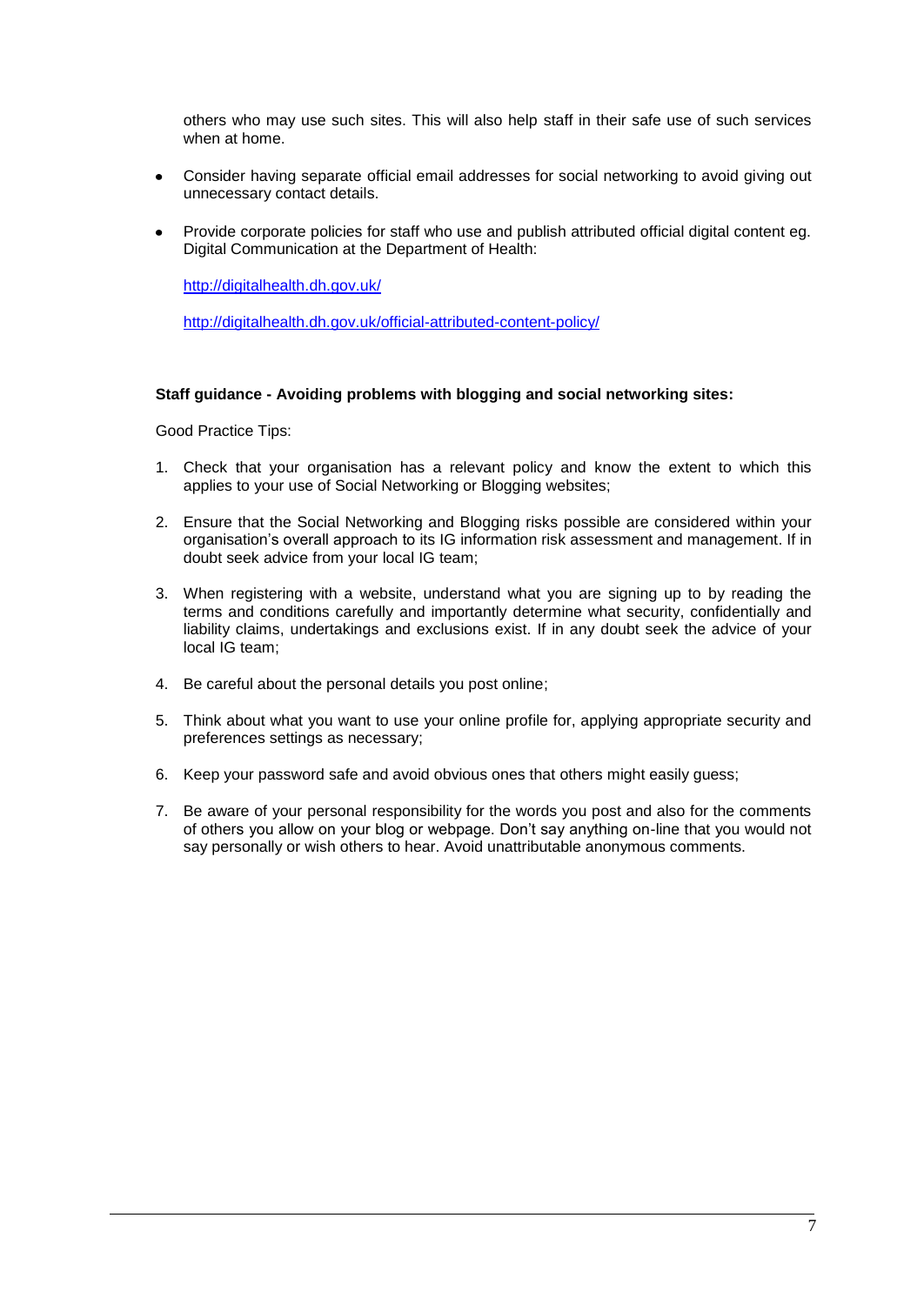## **Social Engineering and Blagging**

#### **Why are Social Engineering and Blagging an Information Governance issue?**

All NHS organisations collect, process and store vast quantities of information of all types including clinical and other potentially sensitive information about their patients, staff members and other third parties with whom the organisation interacts. Whilst all NHS organisations will have existing strong cultures of confidentiality, it is possible that targeted attacks may occur where information is known or suspected to exist about a patient or member of staff of particular interest.

In such cases, the techniques of Social Engineering and Blagging may be attempted to gain access to private or confidential information. In this regard there are a range of possible motivations a Social Engineer or Blagger may have and it is equally possible for multiple attackers operating together to gain and combine pieces of information about the organisation that may then be used against it.

#### **How big an issue is this?**

Social Engineering and Blagging account for a large percentage of known information breach attempts and successes. Criminals, fraudsters and other tricksters are always on the lookout for valuable information and will look for new and innovative ways to access and obtain this type of information. NHS organisations are not immune to such attacks and it is possible for all departments of the organisation and their staff to be subject to probing. This can be through seemingly innocent face to face conversation, telephone calls, email, faxes, letters that look convincing etc. In short, it is an issue that could affect anyone.

#### **What can the organisation do to avoid becoming a victim?**

Acknowledging the possibility of such an attack is key to understanding how corporate risks and safeguards might apply. Departments should encourage their staff and contractors to consider if and how their role may be of interest to a potential attacker. This will include an understanding of the information they have access to, its sensitivities, its protection needs, and what values it may have to others.

Other actions possible by the organisation will include:

Educating staff about the potential business risks and impacts associated with Blagging and Social Engineering. Raising user awareness is an essential partner to the organisation"s policy and standards and should ensure that the potential risks are known to employees and others who may be vulnerable to such attacks.

<https://www.igte-learning.connectingforhealth.nhs.uk/igte/>

Ensure your organisation has implemented up to date security software eg. anti-virus, spam email filters and firewall to ensure that as far as possible potentially malicious network communications are blocked and phishing email discarded.

In addition to the above points, NHS organisations should ensure their local information risk assessments are regularly refreshed to take account any new information assets and changes to existing ones. This approach will ensure:

- Local security policies and countermeasures remain effective;
- Staff and contractor training needs and methods are updated;
- Audit and assurance mechanisms remain appropriate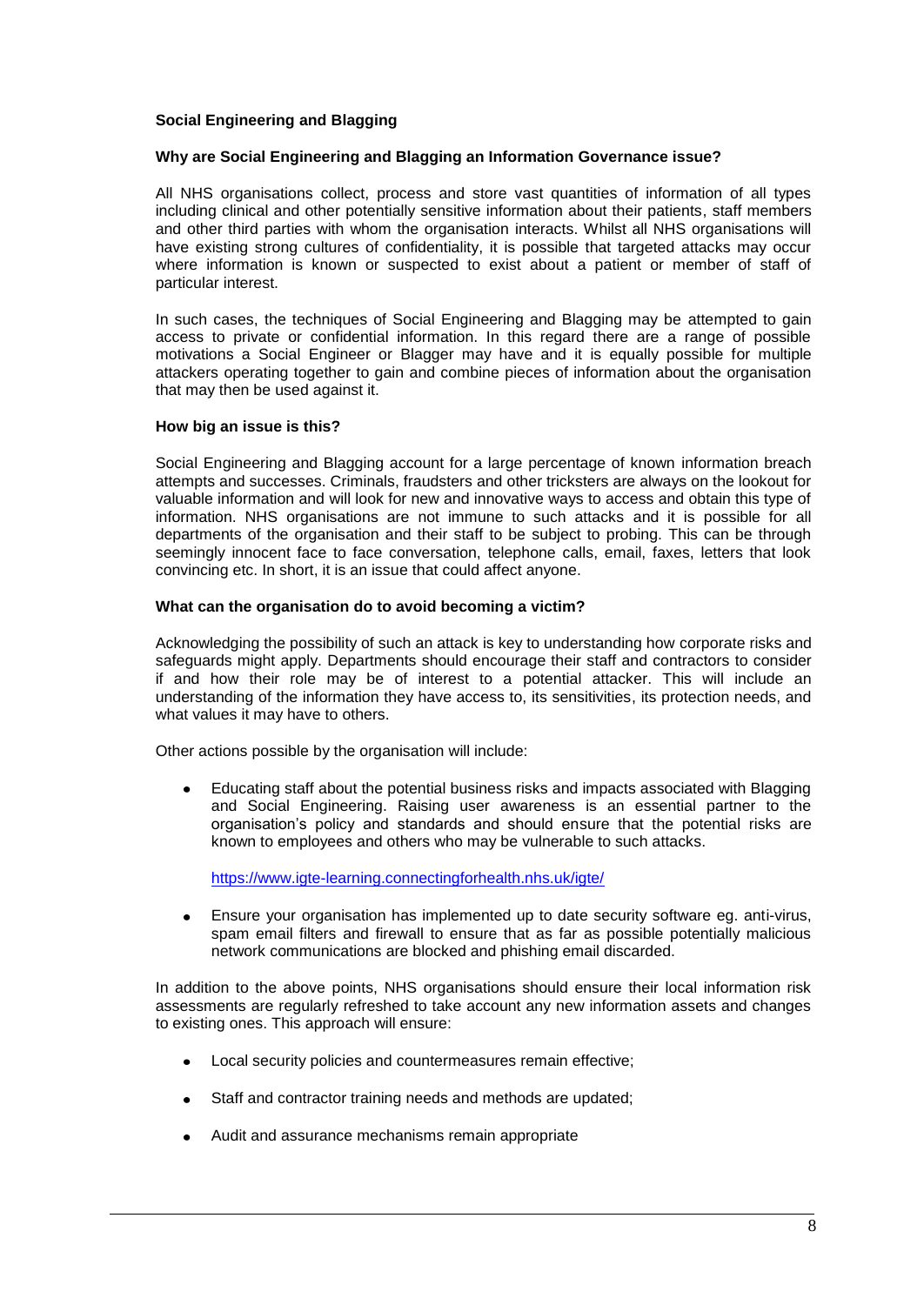#### **Staff guidance – Recognising and addressing potential problems:**

Good Practice Tips:

- Be suspicious of all unsolicited contacts. This can include phone calls, visits, faxed messages, email, SMS messages etc from anyone asking about information about other staff, contractors and patients or other potentially confidential information;
- Where a new contact claims to be a legitimate member of staff or a business partner organisation etc ensure you take steps to verify their identity and business needs directly with their department head or other organisation;
- Do not provide information about your organisation, its patients or other individuals including structures and networks unless you are certain of the recipient"s identity and authority to have that information. Check that the intended recipient has appropriate IG arrangements in-place to handle any information disclosed to them;
- Avoid disclosing personal or other sensitive information in email. Where this is necessary ensure the recipients email address is verified and legitimate, and that appropriate data encryption standards are used for patient and other sensitive information. Using the NHS strategic NHSMail messaging system ensures that all email and their contents are encrypted in transmission by default between NHSMail users;
- Don"t send personal or other sensitive information over the Internet unless you are completely confident in the website"s implemented security and its legitimacy. The URL or address of a website may at first glance look convincing and legitimate but could contain spelling errors or other variation eg. ".co.uk" / ".org.uk. "Secure" sites often have a "http**s**" prefix in their web address, and a padlock icon in the browser (where the browser supports this). The presence of these items may provide additional confidence that the site in question is legitimate and not a "spoof" or cleverly designed copy, intended to fool those who may overlook such detail;
- In the event that you think you may have been a social engineering or blagging victim ensure you immediately report this as an incident in accordance with your organisation"s IG incident policy. Additional advice will be available from your IG team where necessary. It is possible that a notice may be issued to other staff within the organisation with appropriate guidance to be alert to any new, unusual or suspicious activity.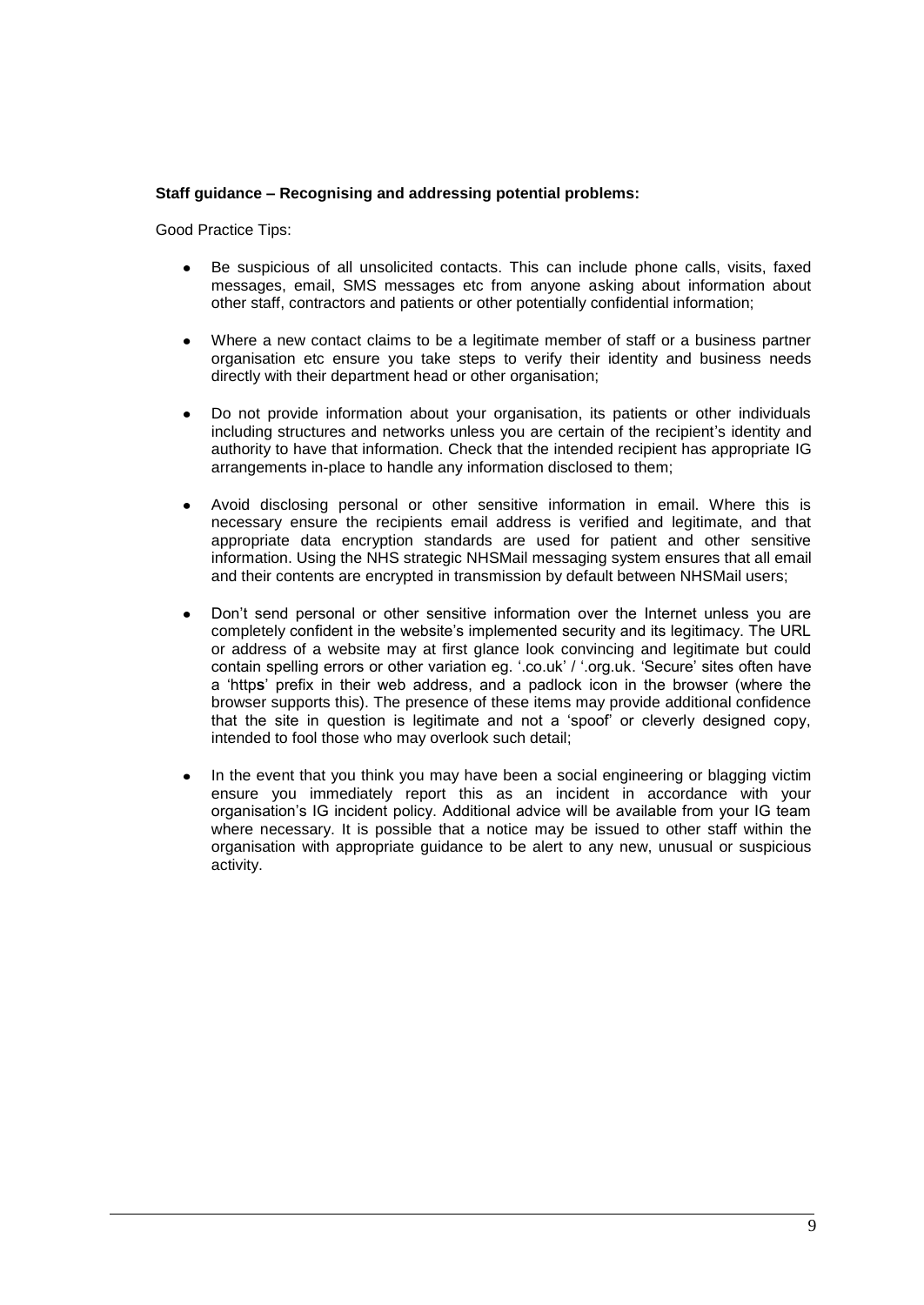## **Annex A**

## **[The Organisation]: Social Media Policy**

# **Draft only - provided for illustration purposes**

## **Introduction:**

This policy is provided so that staff and contractors (of the organisation) are aware of their personal responsibilities for appropriate use of social media facilities they may access. Within the policy scope are the uses of both NHS and other external websites and online blogging facilities.

The policy is necessary as many employees and contractors enjoy sharing their knowledge and experience with others of similar roles and interests. (The organisation) encourages these online activities and acknowledges that staff and contractors can improve their personal skills and experience through relevant interactions with others outside the organisation. However, (the organisation) has responsibility to ensure the operational effectiveness of its business, including its public image, reputation and for the protection of its information assets of all kinds. This involves ensuring confidentiality and maintaining security in accordance with NHS Information Governance policy and good practice.

Staff and contractors whose role for (the organisation) includes establishing, contributing to and maintaining official blogs and websites are guided through their individual job descriptions and related work instructions.

## **Private use of Social Media:**

Staff and contractors (of the organisation) may use designated facilities provided (by the organisation) for their private Social Media purposes during their work breaks. They are encouraged not to divulge who their employers are within their personal profile page (eg. in accordance with RCN guidelines, "RCN Legal Advice on using the internet"), However, those that do divulge their employer should state that they are tweeting/blogging etc. in a personal capacity. The use of other non-designated facilities for private purposes is prohibited.

Staff and contractors (of the organisation) are ultimately responsible for their own online behaviour. Staff and contractors must take care to avoid online content or actions that are inaccurate, libellous, defamatory, harassment, threatening or may otherwise be illegal. It is possible for staff or contractors to be subject to civil proceedings or criminal prosecution.